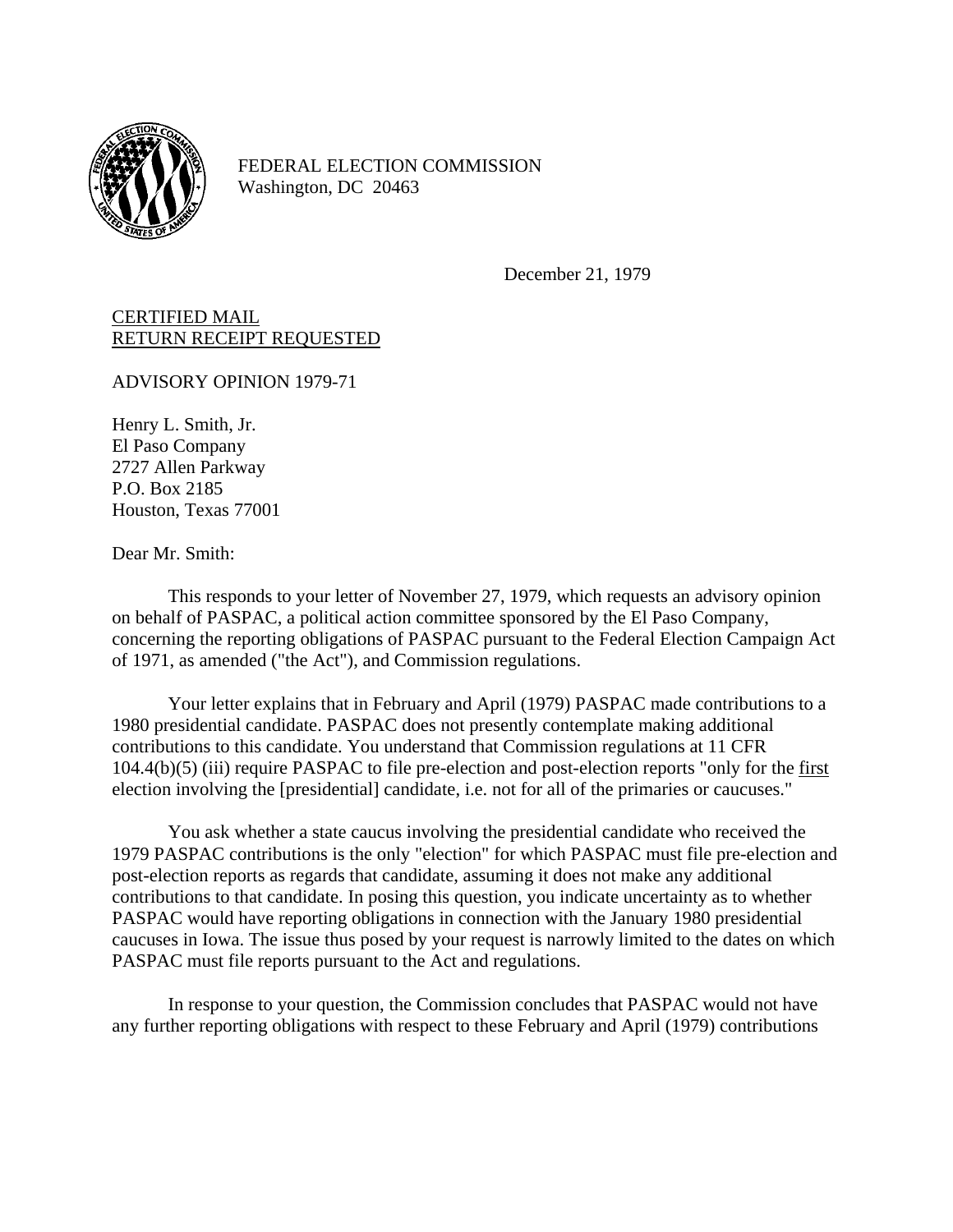since they have already been reported.<sup>[1](#page-1-0)</sup> Generally, PASPAC is required to file reports with respect to a State caucus involving any presidential candidate to whom it made contributions only if the State caucus was an "election" as defined in the Act and Commission regulations.<sup>[2](#page-1-1)</sup> If the caucus is an "election," the pre-primary and post-primary reporting obligation would only exist with respect to the State caucus that was the primary election next occurring after the date of the PASPAC contributions. 11 CFR 104.4(b)(5). Even then, a report would not be necessary if the contribution had been disclosed in a report previously filed by PASPAC. Of course, PASPAC must file the year end report by January 31, 1980, quarterly reports (April 10, July 10, and October 10), as well as pre- and post-general election reports. 2 U.S.C. 434(a), 11 CFR 104.4.

The foregoing conclusion is based upon the definition of "election" in the Act and regulations since PASPAC's obligation to file reports 10 days before and 30 days after an election depends upon whether an "election" occurs. The Act defines "election" to mean:

- (1) a general, special, primary, or runoff election;
- (2) a convention or caucus of a political party which has authority to nominate a candidate;
- (3) a primary election held for the selection of delegates to a national nominating convention of a political party; and
- (4) a primary election held for the expression of a preference for the nomination of persons for election to the office of President. 2 U.S.C. 431(a)

Commission regulations explain that a primary election is one of the specific types of elections which is included within the definition. 11 CFR 100.6(b). A caucus or convention of a political party is an election only if it "has authority to select a nominee". 11 CFR 100.6(d); also see Advisory Opinions 1978-30 and 1978-25, copies enclosed. A local precinct, county or state caucus whose authority is limited to selecting delegates to a national nominating convention of a political party would not be an election since only the national convention has the authority to select a presidential nominee.

A Presidential primary election would be an "election" for purposes of 2 U.S.C. 431(a) and Commission regulations at 11 CFR 100.6(b) if, pursuant to State law, it is a primary election for the expression of a preference by official ballot for a Presidential candidate. Similarly, such a primary would be an "election" if, pursuant to State law, the primary requires a popular vote using an official ballot which lists the names of persons seeking selection as delegates to a

 $\overline{a}$ 

<span id="page-1-0"></span> $1$  By Commission decision of July 26, 1979, Agenda Document #79-208, political committees that are not candidate authorized committees do not have to file 10 day pre-election reports if their contributions to a candidate who is seeking nomination (or election) in the subject election were included in a report previously filed for an earlier reporting period.

<span id="page-1-1"></span><sup>&</sup>lt;sup>2</sup> PASPAC could request monthly filing status and thereby avoid filing any pre-primary and post-primary reports. 2 U.S.C. 434(a)(3), 11 CFR 104.4(f).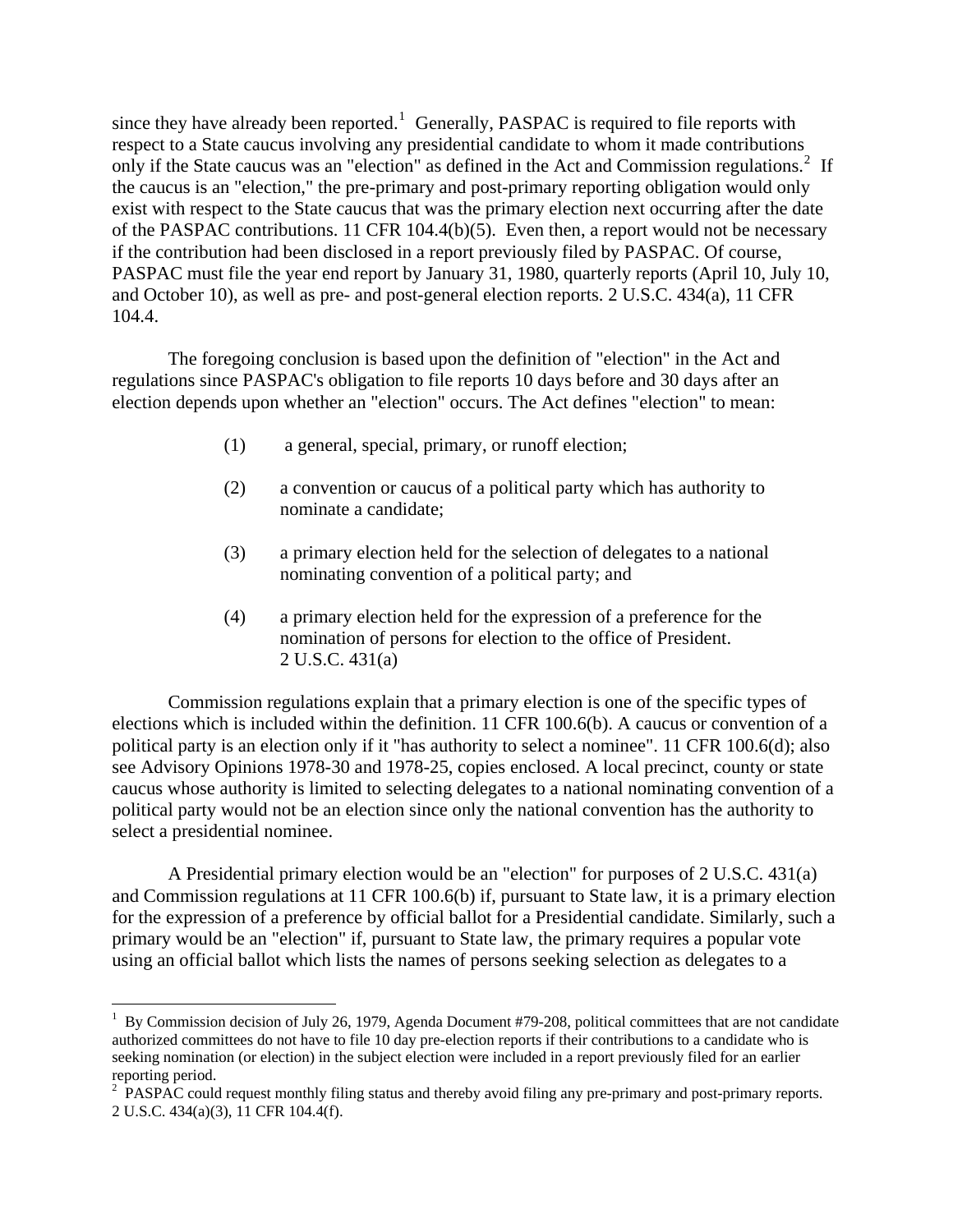national nominating convention of a political party. See Advisory Opinion 1979-43, copy enclosed. This view is implied by 11 CFR 104.4(b)(5)(iii) which refers to the listing of a presidential candidate, or a slate of authorized delegates, on an election ballot for a primary election. $3$ 

With specific reference to whether PASPAC has a reporting obligation for the January 1980 Iowa caucuses, the foregoing analysis together with an examination of Iowa statutes indicates that 10 day pre-primary and 30 day post-primary reports are not required with regard to those caucuses since they are not an "election" under the Act or Commission regulations.

Under Iowa law, the precinct caucuses in January 1980 are held to select delegates to the county conventions of the political parties. The county conventions elect delegates to the State conventions of the political parties which, in turn, transact business as required or permitted by the State parties' constitutions.<sup>[4](#page-2-1)</sup> Article IX (11, 12) of the Constitution of the Republican Party of Iowa provides that the purpose of the State Convention of the Party (held in a presidential election year) is to "elect those delegates allotted Iowa to the Republican National Convention."[5](#page-2-2) In addition, Iowa statutes require that a primary election be held in June of even-numbered years but also indicate that the precinct caucuses, county conventions, and State conventions are separate events from that primary election. $<sup>6</sup>$  $<sup>6</sup>$  $<sup>6</sup>$  The official ballot for the June primary in Iowa does</sup> not include Presidential candidates seeking the nomination of a political party, nor does it include any listing of candidates for delegate to the national nominating convention of a political party.<sup>[7](#page-2-4)</sup> In summary, the January 1980 Iowa caucuses are not an election under the Act; nor, for that matter, are the subsequent State party conventions, since they are separate and distinct from the official primary election under Iowa law and do not have authority to select a Presidential nominee.

The fact that the Iowa caucuses and conventions are not elections under the Act does not mean that contributions or expenditures made by PASPAC are outside the purview of the definitions in 2 U.S.C. 431(e) or (f). The "purpose of influencing" test in those definitions is clearly satisfied where, as here, the contributions were made in the general context of the presidential nomination process.

In addition, the conclusion that the Iowa caucuses and conventions are not elections as defined in the Act has no effect on the application of the contribution limits of the Act. See 2 U.S.C. 441a(a)(6). Nor does this conclusion change the application of the expenditure limits to Presidential candidates eligible for matching Federal payments. The national limit applies to expenditures in a "campaign for nomination for election to" the office of President. The State limits, in turn, apply to the "aggregate of [nomination campaign] expenditures... in any one State". 2 U.S.C. 441a(b)(1)(A). Commission regulations provide that expenditures made in a State after, but "relating to the primary election, convention, or caucus count toward that State's

 $\overline{a}$ 

<span id="page-2-0"></span><sup>&</sup>lt;sup>3</sup> The requirement of a popular vote via an official ballot is also apparent from 11 CFR 9033.4(b) regarding the matching fund ineligibility of presidential candidates who receive less than 10 percent of the popular votes cast by primary election ballots. 44 Fed. Reg. 20343.<br><sup>4</sup> Journ Code 843 4, 843 00, 843 07, 843 107.

<span id="page-2-2"></span><span id="page-2-1"></span>

 $\frac{1}{5}$  Iowa Code §43.4, §43.90, §43.97, §43.107, and §43.111<br>The contributions by PASPAC were made to a presidential candidate of the Republican party.

<span id="page-2-3"></span> $\frac{6}{7}$  <u>Iowa Code</u> §43.7, also see §39.3-4, §43.1, §43.3, and §43.4<br> $\frac{7}{14}$  543.11, \$43.26; also see §43.3

<span id="page-2-4"></span> $\frac{7}{1}$  Id. §43.11, §43.26; also see §43.3.